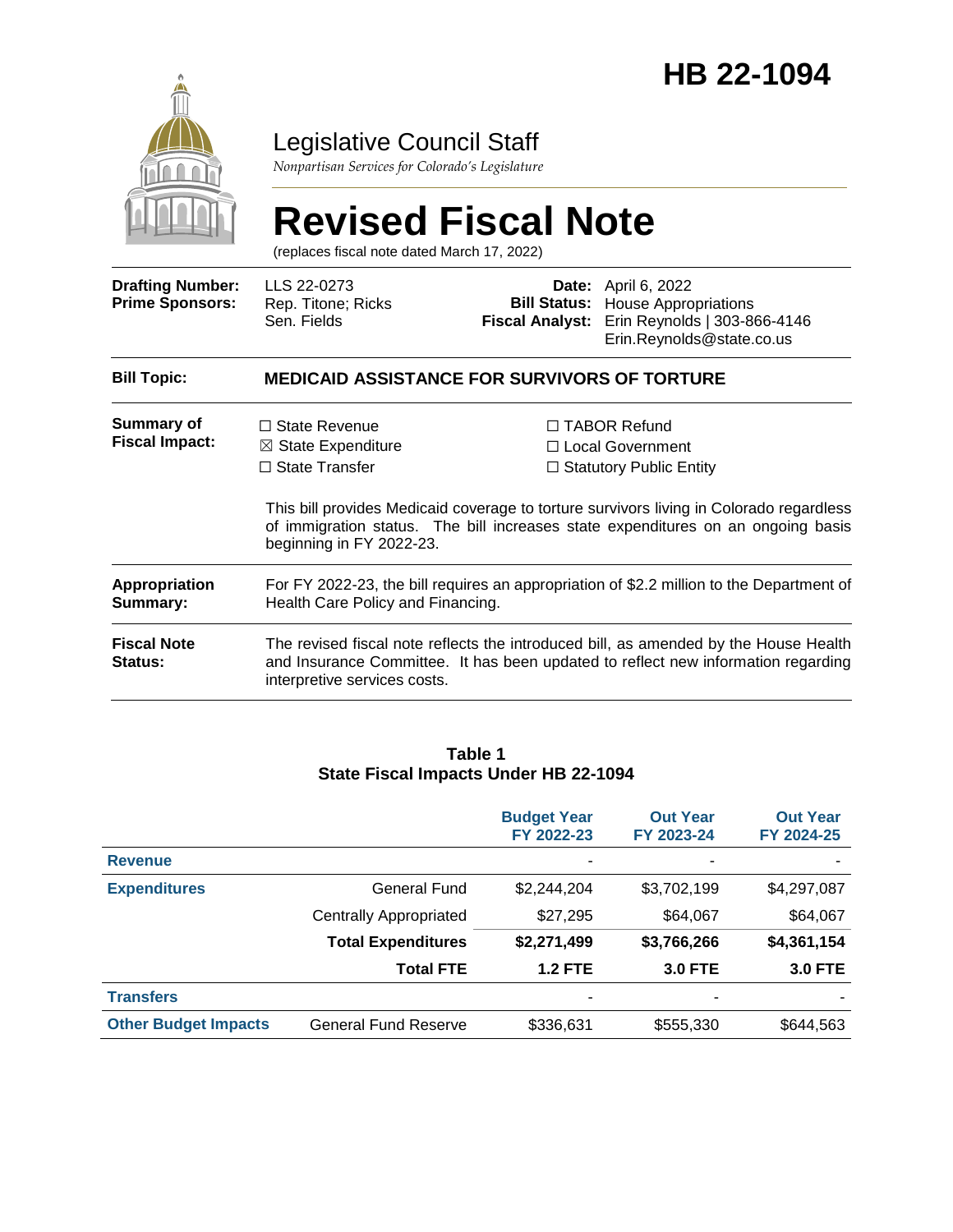### **Summary of Legislation**

Beginning January 1, 2023, the bill requires the Department of Health Care Policy and Financing (HCPF) to provide Medicaid benefits to individuals living in Colorado who have been tortured in another country and are under the care of a rehabilitative service provider, regardless of immigration status and without federal funding, unless federal funding becomes available. The Medical Services Board must adopt rules to implement the bill, including rules specifying outreach.

### **State Expenditures**

The bill increases state expenditures in HCPF by \$2.3 million in FY 2022-23, \$3.8 million in FY 2023-24, and \$4.4 million in FY 2024-25 and future years, paid from the General Fund. Expenditure amounts are shown in Table 2 and detailed below.

|                                                | FY 2022-23     | FY 2023-24     | FY 2024-25     |
|------------------------------------------------|----------------|----------------|----------------|
| Department of Health Care Policy and Financing |                |                |                |
| <b>Personal Services</b>                       | \$96,657       | \$231,978      | \$231,978      |
| <b>Operating Expenses</b>                      | \$2,160        | \$4,050        | \$4,050        |
| <b>Capital Outlay Costs</b>                    | \$18,600       |                |                |
| Computer Programming and Maintenance           | \$1,328,920    | \$5,005        | \$5,005        |
| Health Care Costs <sup>1</sup>                 | \$797,867      | \$3,461,166    | \$4,056,054    |
| Centrally Appropriated Costs <sup>2</sup>      | \$27,295       | \$64,067       | \$64,067       |
| <b>Total Cost</b>                              | \$2,271,499    | \$3,766,266    | \$4,361,154    |
| <b>Total FTE</b>                               | <b>1.2 FTE</b> | <b>3.0 FTE</b> | <b>3.0 FTE</b> |

### **Table 2 Expenditures Under HB 22-1094**

*<sup>1</sup> See Table 3 for additional health care cost detail.*

*<sup>2</sup> Centrally appropriated costs are not included in the bill's appropriation.*

**Health Care Policy and Financing.** Beginning mid-year FY 2022-23, costs will increase in HCPF to hire additional staff, perform computer programming, and pay for Medicaid health benefits, as discussed below.

 **Staff.** HCPF requires an increase of 3.0 FTE, including two state-only program administrators and 0.5 FTE each of technical staff and budgetary support staff. Program administrators will ensure regulatory compliance and manage caseloads of approximately 150 individuals each in lieu of county support for this population. The technical and budgetary support staff will manage the program's budget and accounting and ensure that claims are processed in compliance with federal regulations. All staff will also assist in facilitating computer programming updates. Standard operating and capital outlay costs are included, and first-year costs are prorated for a January effective date and reflect the General Fund pay date shift. In addition, existing HCPF management, administrative support, and procurement staff will support eligibility verification and program operations within existing appropriations.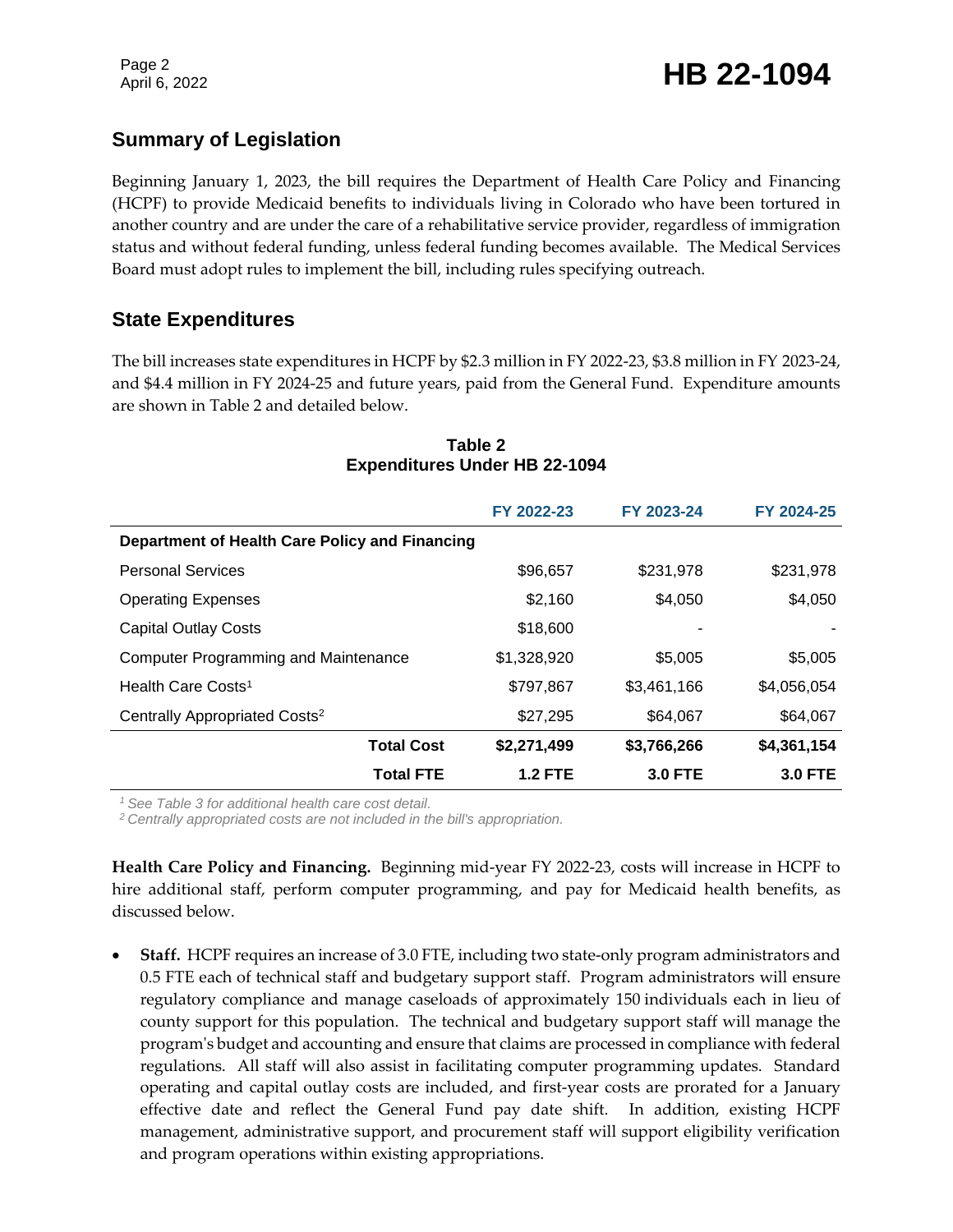Page 3

## April 6, 2022 **HB 22-1094**

- **Computer programming.** Costs to program the Colorado Benefits Management System (CBMS) and the Medicaid Management Information System (MMIS) are estimated at \$1.3 million in FY 2022-23, and \$5,005 per year thereafter for MMIS only. CBMS updates include creating a new population code, implementing eligibility criteria, and sending this information to the MMIS, at a cost of \$566,730, reappropriated to the Office of Information Technology. MMIS updates include accepting the newly eligible population from CBMS and creating a corresponding benefit, at a cost of \$762,190.
- **Health care costs.** The fiscal note assumes that each eligible individual will have total costs of \$13,520 per year, assuming both behavioral health and acute care services will be required, and that the eligible population will reach about 300 individuals by FY 2024-25, based on the bill's definitions, programs operating in other states, available data provided by HCPF, and assuming public awareness of the program will gradually increase over time. Actual costs will vary from this estimate and will be adjusted through the annual budget process to ensure that HCPF has adequate spending authority for this state-only funded population. These costs do not include an estimate of waiver services, which may be required in cases where there is a traumatic brain injury or other disability.

| Table 3                                   |  |  |
|-------------------------------------------|--|--|
| <b>Health Care Costs Under HB 22-1094</b> |  |  |

|                                                       | FY 2022-23<br>half-year impact | FY 2023-24  | FY 2024-25  |
|-------------------------------------------------------|--------------------------------|-------------|-------------|
| Estimated Per Capita Behavioral Health Costs          | \$1,672                        | \$1,689     | \$1,689     |
| <b>Estimated Per Capita Acute Care Costs</b>          | \$10,993                       | \$11,831    | \$11,831    |
| <b>Estimated Per Capita Care Costs</b>                | \$12,665                       | \$13,520    | \$13,520    |
| <b>Estimated Population Size</b>                      | 126                            | 256         | 300         |
| Total Estimated Per Capita Service Costs <sup>1</sup> | \$797,867                      | \$3,461,166 | \$4,056,054 |

*<sup>1</sup> Totals may not sum due to rounding.*

 **Verification assumptions.** It is assumed that HCPF will rely on referrals from nonprofit refugee assistance organizations or affidavits to confirm that a person is torture survivor.

**Centrally appropriated costs.** Pursuant to a Joint Budget Committee policy, certain costs associated with this bill are addressed through the annual budget process and centrally appropriated in the Long Bill or supplemental appropriations bills, rather than in this bill. These costs, which include employee insurance and supplemental employee retirement payments, are shown in Table 2.